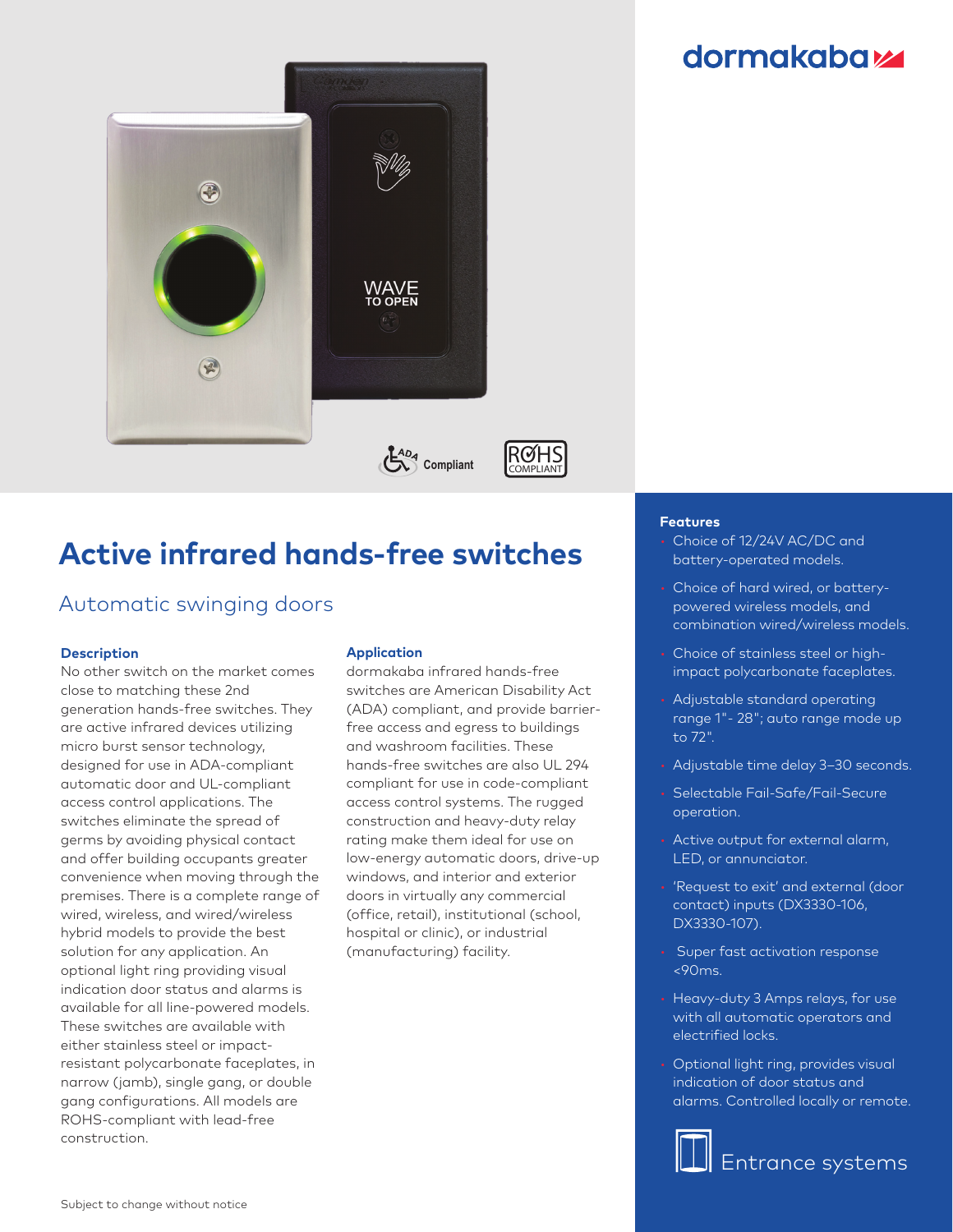#### Architects/Engineers specifications **Active infrared hands-free switches** Active infrared hands-free switches

All door-activation switches to be used throughout the facility shall be dormakaba active infrared hands-free switches, utilizing 'microburst' sensing technology.

The switches shall be jamb/narrow, single gang, or double gang mounted, with either polycarbonate or stainless steel faceplate as required. They shall have an on-board LED for ease of set-up, selectable fail safe/fail secure operation, an adjustable (standard) operating range from 1" to 28" (25.4 mm to 711.2 mm) and 1 or 2 relay contacts rating of 3 Amps @ 30V DC. Switches mounted outdoors, or exposed to interior water/humidity shall be mounted with weather resistant integral rubber gasket and back box, supplied by the same manufacturer.









### Technical specifications

#### **All infrared hands-free switches**

| Sensor type           | Infrared, utilizing microburst technology |  |
|-----------------------|-------------------------------------------|--|
| <b>Operating temp</b> | -4°F to +153°F (-20°C to +85°C)           |  |
| Response time         | $90 \text{ ms}$                           |  |
| Time delay            | $3 - 30$ seconds                          |  |
| <b>Connections</b>    | 20 - 22 AWG wire                          |  |

#### **DX3330-108 – Battery operated wireless**

Simple operation, avoid cost of wiring.

| No. of IR sensors                | (1) DX3330-108                                                        |  |
|----------------------------------|-----------------------------------------------------------------------|--|
| <b>Batteries</b>                 | (2) 'AA' Alkaline (supplied)<br>(2) 'AA' lithium Batteries (optional) |  |
| <b>Estimated battery</b><br>life | 2 yrs (based on 100 operations/day)                                   |  |
| Standard operating<br>range      | $1"$ – 12" (25.4 mm – 304 mm)                                         |  |
| Inputs                           | 'Request to exit' external (door contact)                             |  |
| Wireless output                  | Built-in 915MHZ, spread spectrum wireless<br>transmitter              |  |

#### **DX3330-105**

Economical, ideal for most applications (incl. retrofit).

| No. of IR sensors                  | (2) DX3330-105                                                                            |  |  |
|------------------------------------|-------------------------------------------------------------------------------------------|--|--|
| <b>Operating voltage</b>           | $12 - 24$ volts, AC/DC $\pm$ 10                                                           |  |  |
| Current draw                       | 40MA                                                                                      |  |  |
| <b>Standard operating</b><br>range | $1^{\circ}$ – 28" (25.4 mm – 711.2 mm)                                                    |  |  |
| Auto range operation               | $6" - 40"$ (152.4 mm – 1016 m) hand<br>6" – 72" (152.4 mm – 1820 m) body                  |  |  |
| <b>Operating modes</b>             | <b>Motion sensing modes</b><br>Momentary<br>Momentary with alarm<br>Maintained (latching) |  |  |
|                                    | <b>Relay operation modes</b><br>Single event<br>Toggle                                    |  |  |
| <b>Relay output</b>                | (1) Form 'C' (SPDT)                                                                       |  |  |
| <b>Relay contact rating</b>        | 3 Amps @ 30V DC                                                                           |  |  |
| Active output                      | $9 - 12V$                                                                                 |  |  |
| Inputs                             | 'Request to Exit' external (door contact) input                                           |  |  |
| <b>Optional LED ring</b>           | On/Off, Red, Blue, Green                                                                  |  |  |
|                                    |                                                                                           |  |  |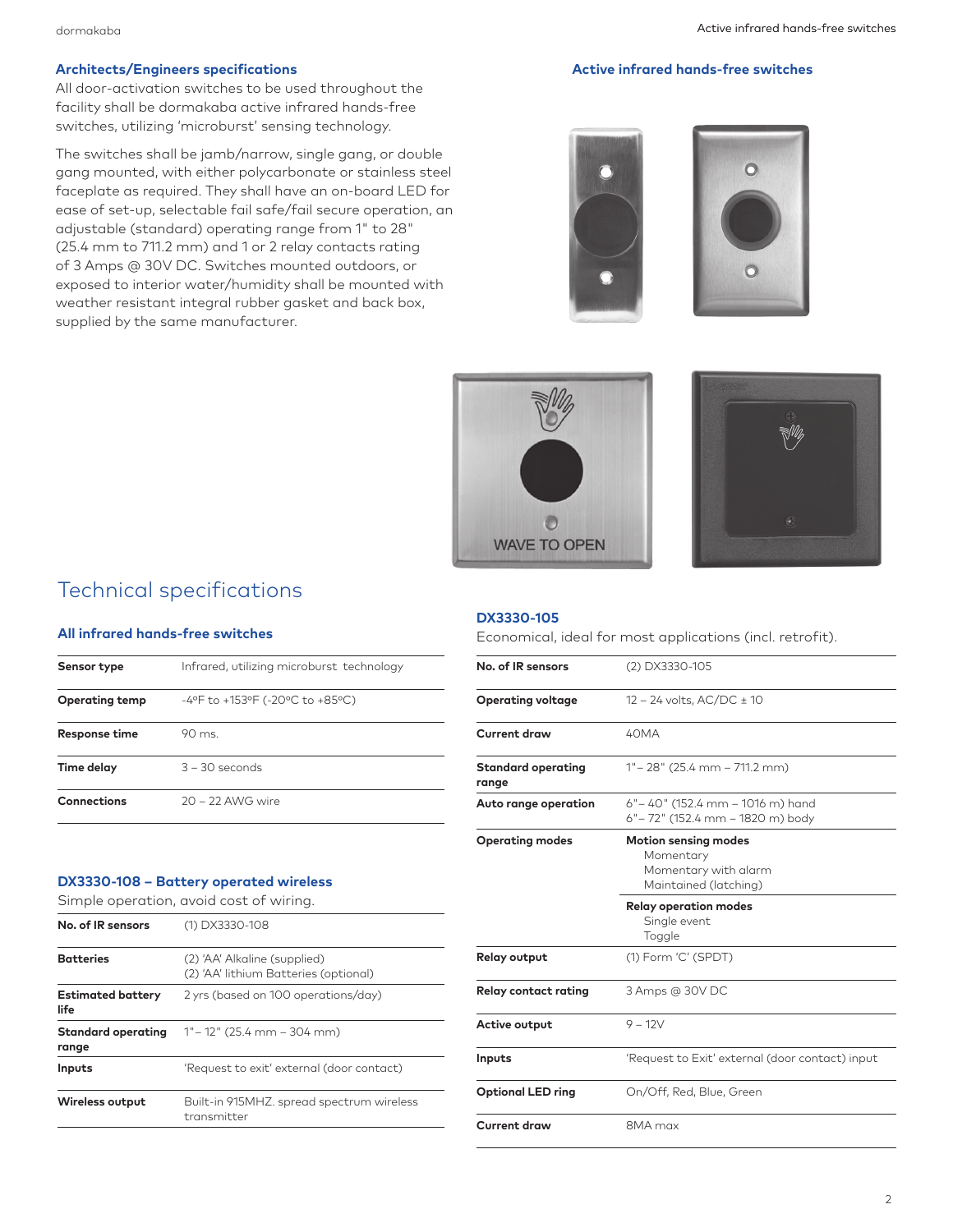### Technical specifications

#### **DX3330-106 – Wired, 2 relay, option for wireless transmitter DX3330-107 – Battery operated with relay output, option**

Advanced switch with door control functionality.

# **for wireless transmitter**

Ideal for retrofit applications utilizing existing wires.

| No. of IR sensors                  | (2) DX3330-106                                                           |                                    |                                                                       |
|------------------------------------|--------------------------------------------------------------------------|------------------------------------|-----------------------------------------------------------------------|
| <b>Operating voltage</b>           | 12 - 24 volts, AC/DC ± 10                                                | No. of IR sensors                  | (1) DX3330-107                                                        |
| <b>Current draw</b>                | 40MA                                                                     | <b>Batteries</b>                   | (2) 'AA' alkaline (supplied)<br>(2) 'AA' lithium batteries (optional) |
| <b>Standard operating</b><br>range | $1" - 28" (25.4 mm - 711.2 m)$                                           | <b>Estimated battery life</b>      | 2 yrs (based on 100 operations/day)                                   |
| Auto range operation               | $6" - 40"$ (152.4 mm - 1016 m) hand<br>6" - 72" (152.4 mm - 1820 m) body | <b>Standard operating</b><br>range | 1"-12" (25.4 mm - 304 mm)                                             |
| <b>Operating modes</b>             | <b>Motion sensing modes</b><br>Momentary                                 | <b>Motion sensing modes</b>        | Momentary<br>Momentary with alarm<br>Maintained (latching)            |
|                                    | Momentary with alarm<br>Maintained (latching)                            | <b>Relay output</b>                | (1) Form 'C' (SPDT)                                                   |
|                                    | <b>Relay operation modes</b><br>Single event                             | <b>Relay contact rating</b>        | 3 Amps @ 30V DC                                                       |
|                                    | Sequence<br>Security<br>Toggle                                           | Output type                        | <b>Fail Secure</b>                                                    |
|                                    | Auto range                                                               | Inputs                             | 'Request to exit' external (door contact) input                       |
| <b>Relay output</b>                | (2) Form 'C' (SPDT)                                                      | Wireless output                    | DX3330-109 plug-in 915MHZ. spread spectrum<br>wireless transmitter    |
| <b>Relay contact rating</b>        | 3 Amps @ 30V DC                                                          |                                    |                                                                       |
| Active output                      | $9 - 12V$                                                                |                                    |                                                                       |
| Output type                        | Fail Safe or Fail Secure                                                 |                                    |                                                                       |
| Inputs                             | 'Request to exit' external (door contact)<br>input                       |                                    |                                                                       |
| <b>Optional LED ring</b>           | On/Off, Red, Blue, Green                                                 |                                    |                                                                       |
| <b>Current draw</b>                | 8MA max                                                                  |                                    |                                                                       |
| <b>Wireless output</b>             | DX3330-109 plug-in 915MHZ. spread                                        |                                    |                                                                       |



**FRONT VIEW**



 **1-1/2"**

**FRONT VIEW**

spectrum wireless transmitter

**DX3330-106 SIDE VIEW**





**DX3330-109 PLUG-IN WIRELESS TRANSMITTER**